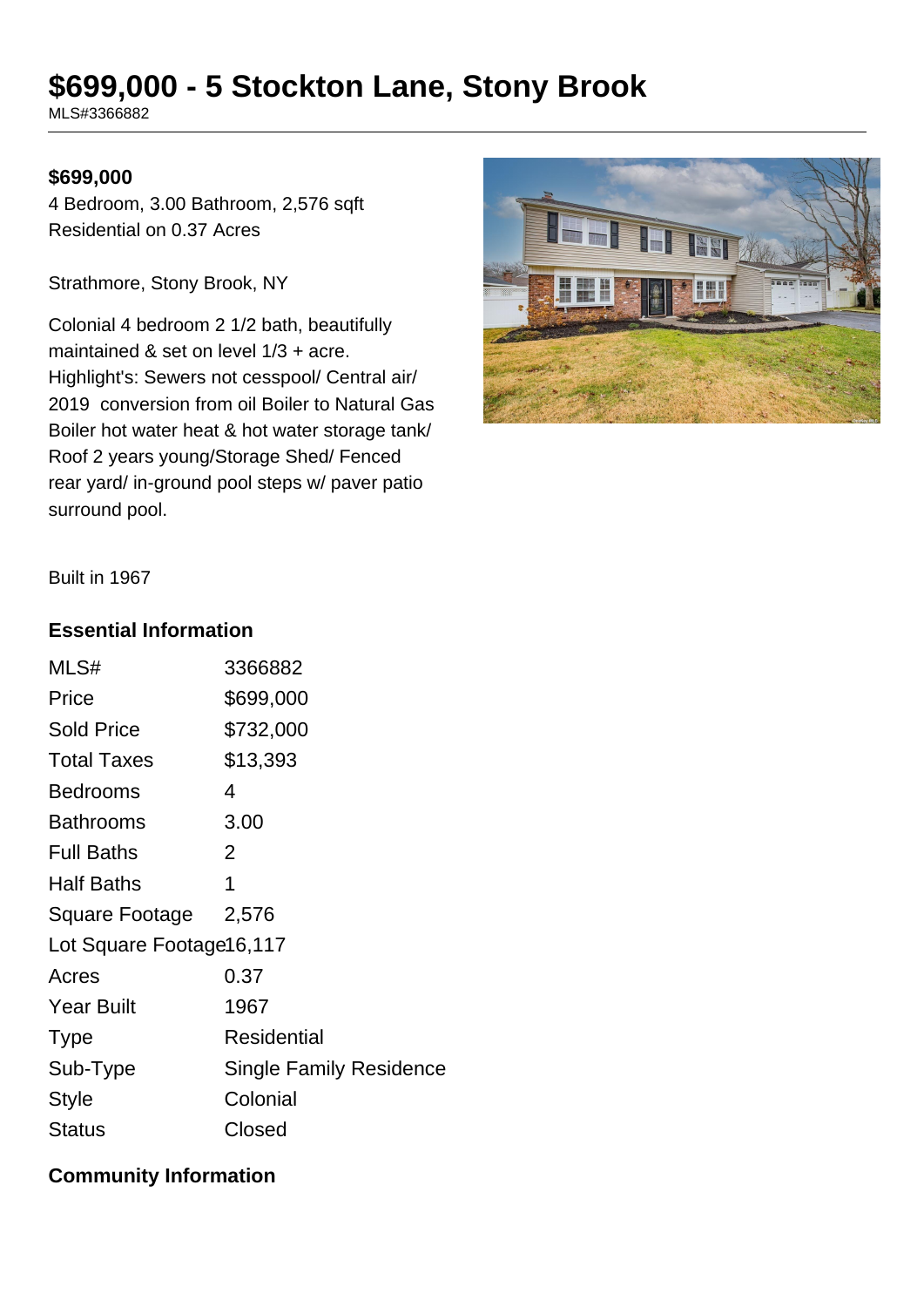| <b>Address</b>                | 5 Stockton Lane                                                                                                                                          |
|-------------------------------|----------------------------------------------------------------------------------------------------------------------------------------------------------|
| Subdivision                   | <b>Strathmore</b>                                                                                                                                        |
| City                          | <b>Stony Brook</b>                                                                                                                                       |
| County                        | <b>Suffolk</b>                                                                                                                                           |
| <b>State</b>                  | <b>NY</b>                                                                                                                                                |
| Zip Code                      | 11790                                                                                                                                                    |
| <b>Amenities</b>              |                                                                                                                                                          |
| Parking                       | Private, Attached, 1 Car Attached, Off Street, Storage                                                                                                   |
| # of Garages                  | 1                                                                                                                                                        |
| Garages                       | Private, Attached, 1 Car Attached, Off Street, Storage                                                                                                   |
| <b>Interior</b>               |                                                                                                                                                          |
| Interior                      | Hardwood                                                                                                                                                 |
| <b>Interior Features</b>      | Smart Thermostat, Den/Family Room, Eat-in Kitchen, Formal Dining<br>Room, Entrance Foyer, Granite Counters, Master Bath, Pantry, Powder<br>Room, Storage |
| Appliances                    | Dishwasher, Dryer, Oven, Refrigerator, Washer, ENERGY STAR<br>Qualified Dishwasher, ENERGY STAR Qualified Refrigerator                                   |
| Heating                       | Natural Gas, Baseboard, Hot Water, ENERGY STAR Qualified<br>Equipment                                                                                    |
| Cooling                       | <b>Central Air</b>                                                                                                                                       |
| Fireplace                     | Yes                                                                                                                                                      |
| # of Fireplaces               | 1                                                                                                                                                        |
| <b>Basement</b>               | <b>None</b>                                                                                                                                              |
| <b>Exterior</b>               |                                                                                                                                                          |
| <b>Exterior</b>               | Brick, Frame, Vinyl Siding                                                                                                                               |
| <b>Exterior Features</b>      | Sprinkler Lawn System                                                                                                                                    |
| <b>Windows</b>                | <b>Insulated Windows</b>                                                                                                                                 |
| Construction                  | Brick, Frame, Vinyl Siding                                                                                                                               |
| <b>School Information</b>     |                                                                                                                                                          |
| <b>District</b>               | <b>Three Village</b>                                                                                                                                     |
| Elementary                    | <b>Nassakeag Elementary School</b>                                                                                                                       |
| Middle                        | Robert Cushman Murphy Jr High School                                                                                                                     |
| High                          | Ward Melville Senior High School                                                                                                                         |
| <b>Additional Information</b> |                                                                                                                                                          |
| Date Listed                   | December 31st, 2021                                                                                                                                      |